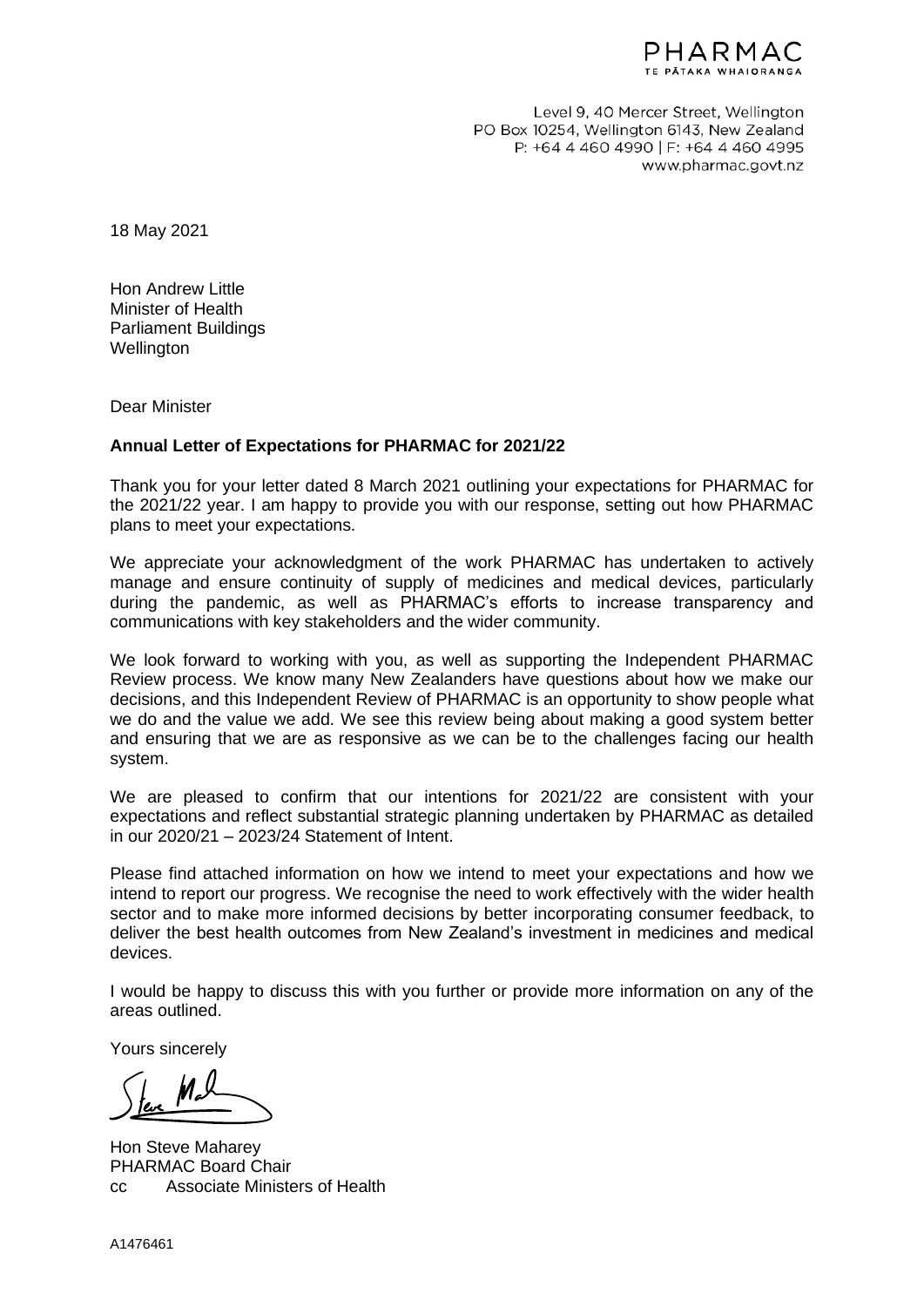## **Appendix One: Our approach to deliver on your expectations for 2021/22**

| <b>Expectation</b>                                                                                      | How we plan to meet it                                                                                                                                                                                                                                                                                                                                                                                                                                                                                                                                                                                                                                                                                                                                                                                                                                                                                                                                                  | How we will report on it                                                                                                                                                                                                    |
|---------------------------------------------------------------------------------------------------------|-------------------------------------------------------------------------------------------------------------------------------------------------------------------------------------------------------------------------------------------------------------------------------------------------------------------------------------------------------------------------------------------------------------------------------------------------------------------------------------------------------------------------------------------------------------------------------------------------------------------------------------------------------------------------------------------------------------------------------------------------------------------------------------------------------------------------------------------------------------------------------------------------------------------------------------------------------------------------|-----------------------------------------------------------------------------------------------------------------------------------------------------------------------------------------------------------------------------|
| <b>Response to COVID-19</b>                                                                             | The impact of COVID-19 is still affecting PHARMAC mainly with supply<br>chain issues for medicines and medical devices. In 2020 we developed<br>strong connections with other government agencies, who are working and<br>assisting us to resolve disruptions to the supply chain. This has proven to<br>be very valuable.<br>We will continue to support and provide advice as required to the Ministry of<br>Health as it leads the roll-out of the COVID-19 vaccination programme. We<br>are also collaborating with the Ministry of Health regarding thassessment of<br>new therapeutics for the treatment of COVID-19.                                                                                                                                                                                                                                                                                                                                             | We will keep you informed of<br>supply chain issues through<br>our weekly Communications<br>report, No Surprises updates,<br>and of developments with<br>COVID-19 therapeutics<br>through our regular monthly<br>reporting. |
| <b>Embedding Te Tiriti o</b><br>Waitangi and achieving pae<br>ora (healthy futures) for<br><b>Māori</b> | PHARMAC recognises that equitable access to medicines for Māori is not<br>enough; we must also uphold the rights that Te Tiriti o Waitangi provides for<br>Māori. In addition to our equity work described below, we have incorporated<br>the principles of Te Tiriti o Waitangi into our strategic direction framework -<br>Tino rangatiratanga; Equity, Active protection; Options and Partnership<br>(adapted from the recommendations made in the stage one report for Wai<br>2575, the Health Services and Outcomes Kaupapa Inquiry).<br>In 2020 we refreshed our Māori responsiveness strategy, Te Whaioranga, to<br>align and integrate with our strategic direction and to respond to wider<br>system expectations for Crown agents to partner with Māori to meet our Te<br>Tiriti o Waitangi obligations.<br>Te Whaioranga provides a framework for ensuring we meet our Te Tiriti o<br>Waitangi responsibilities and achieves best health outcomes for Māori. | Quarterly SPE reporting.                                                                                                                                                                                                    |
| <b>Meeting the needs of Pacific</b><br>people                                                           | We want to support Pacific people in New Zealand to live healthy lives<br>through improved and timely access to, and use of, medicines and medical<br>devices. Our Pacific Responsiveness Strategy - Te Manaaki Tāngata<br>Pasifika is how we are doing this.<br>We are currently progressing stage two of the strategy, Supporting growth<br>(2020-2023), having completed stage one, Planting the seed (2017-2019).<br>This is captured within the work programme for our Equitable access and<br>use strategic priority. Key actions for the coming year will be set out in our<br>2021/22 SPE.                                                                                                                                                                                                                                                                                                                                                                      | Quarterly SPE reporting.                                                                                                                                                                                                    |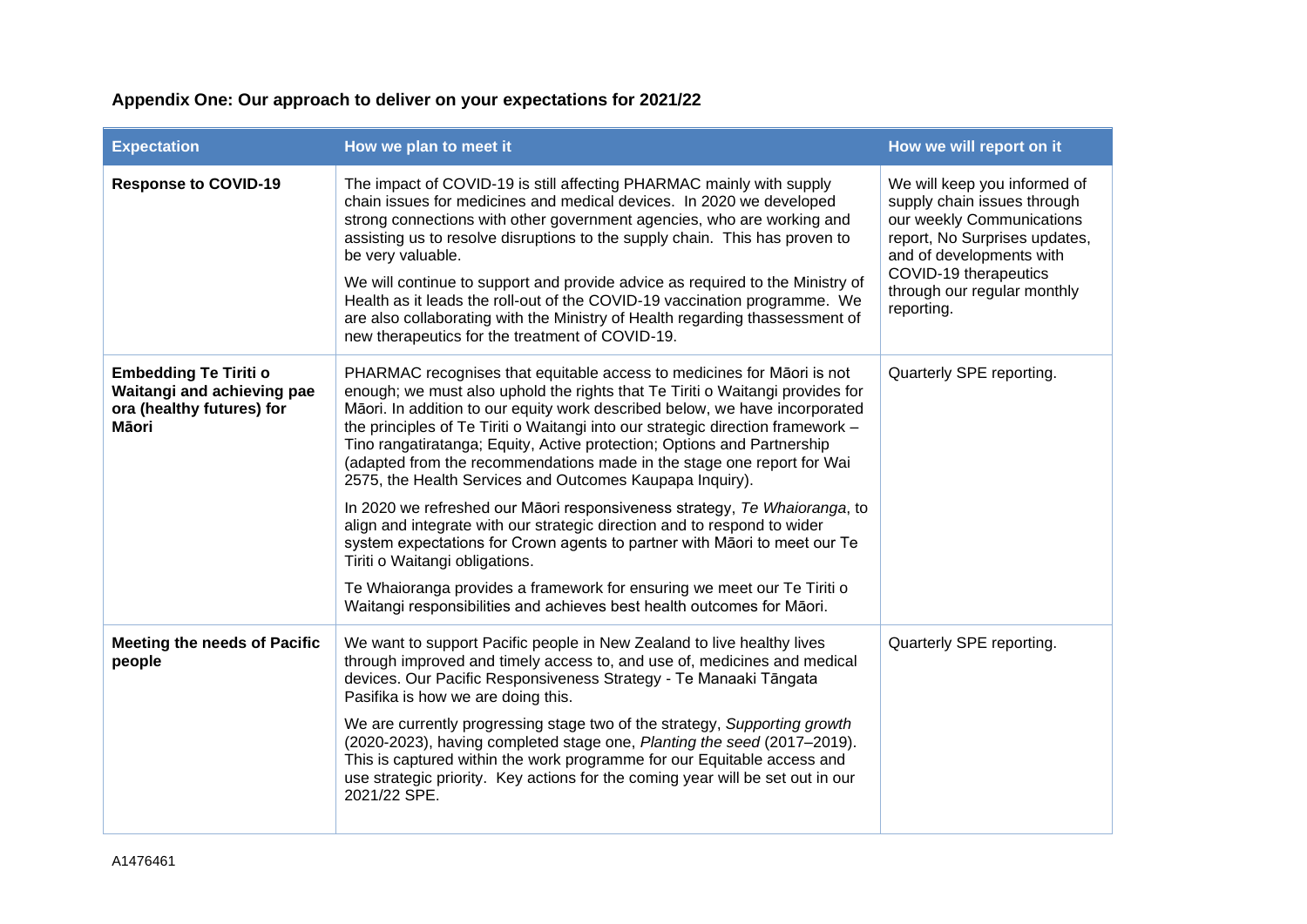| <b>Expectation</b>                        | How we plan to meet it                                                                                                                                                                                                                                                                                                                                                                                                                                                                                                                                                                                                                                                                                                                                                                                                                                                                                                                                                                                                       | How we will report on it                                                                                                                                                                                                                                                             |
|-------------------------------------------|------------------------------------------------------------------------------------------------------------------------------------------------------------------------------------------------------------------------------------------------------------------------------------------------------------------------------------------------------------------------------------------------------------------------------------------------------------------------------------------------------------------------------------------------------------------------------------------------------------------------------------------------------------------------------------------------------------------------------------------------------------------------------------------------------------------------------------------------------------------------------------------------------------------------------------------------------------------------------------------------------------------------------|--------------------------------------------------------------------------------------------------------------------------------------------------------------------------------------------------------------------------------------------------------------------------------------|
| Improving wellbeing through<br>prevention | PHARMAC looks at wellbeing through prevention as part of its decision-<br>making framework, the Factors for Consideration (FFC). There are a range<br>of ways we do this, including estimating the health benefits conferred by a<br>pharmaceutical such as a vaccine, at the individual, family and societal<br>levels. We also consider whether there are benefits to the health system<br>that could arise by funding a preventative pharmaceutical, for example by<br>reducing the need for surgery.<br>Our FFC require us to take into account the Government's health priorities<br>when considering funding a medicine or medical device. The list of included<br>priorities has recently been updated to include direct reference to improving<br>wellbeing by preventing health conditions.                                                                                                                                                                                                                         | We will provide updates on our<br>funding decisions as part of<br>our regular monthly and<br>quarterly reporting.<br>We will report on the number<br>of funding decisions we have<br>made that contribute to<br>improved wellbeing as part of<br>PHARMAC's 2021/22 Annual<br>Report. |
| <b>Achieving equity</b>                   | Equitable access and use of medicines has been a focus for PHARMAC<br>over the last four years and continues to be a strong feature of our new<br>strategic direction. Key actions for 2021/22 will be set out in our SPE and<br>include:<br>Working with others across the health system to improve uptake and<br>use of medicines and other products that we already fund, with a<br>particular focus on community medicines for long-term conditions<br>such as diabetes and gout.<br>Looking at how we decide which medicines to fund. We intend to<br>review how we assess and prioritise medicines to better reflect a<br>focus on equity, wellbeing and to better reflect societal values.<br>Continuing to monitor medicines access equity in relation to priority<br>conditions where there is evidence of inequitable access, for Māori<br>and Pacific communities.<br>Finalising policy work to establish a framework for use of ethnicity in<br>our funding access criteria, to support medicines access equity. | Quarterly SPE reporting.                                                                                                                                                                                                                                                             |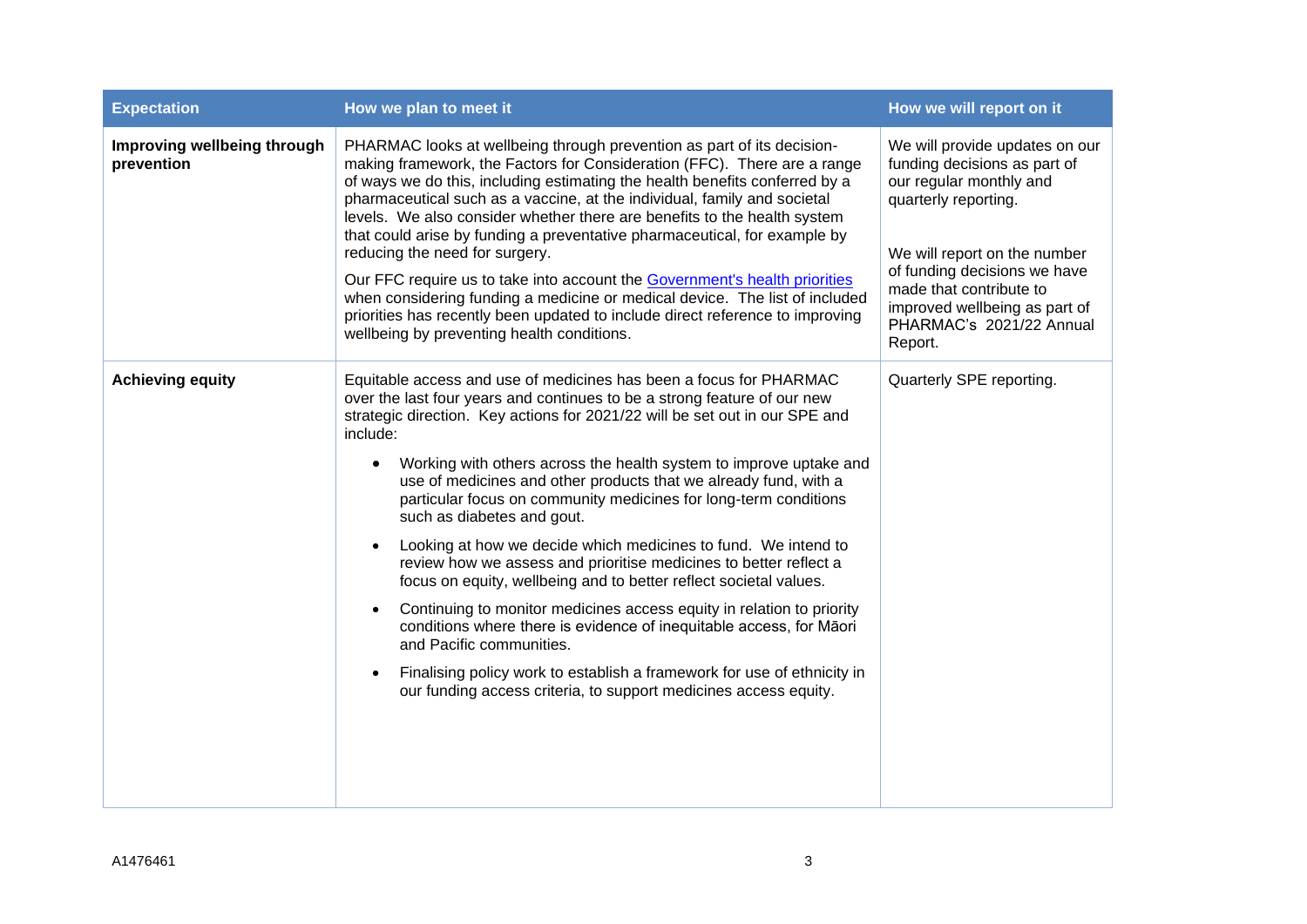| <b>Expectation</b>         | How we plan to meet it                                                                                                                                                                                                                                                                                                                                                                                      | How we will report on it |
|----------------------------|-------------------------------------------------------------------------------------------------------------------------------------------------------------------------------------------------------------------------------------------------------------------------------------------------------------------------------------------------------------------------------------------------------------|--------------------------|
| <b>System-wide working</b> | One of PHARMAC's three impact areas in our strategic direction is that 'We<br>play a key role in an effective and equitable health system'. This<br>acknowledges that PHARMAC cannot deliver best health outcomes from<br>medicines and medical devices alone - we are part of the wider health and<br>disability system and our planning and decision-making must reflect that.<br>Success will look like: | Quarterly SPE reporting. |
|                            | engaging with others to monitor and maintain supply of medicines and<br>$\bullet$<br>vaccines to ensure health outcomes are not affected by out-of-stock<br>situations;                                                                                                                                                                                                                                     |                          |
|                            | working collaboratively with relevant government agencies, to resolve<br>disruptions to the supply chain due to the impact of COVID-19;                                                                                                                                                                                                                                                                     |                          |
|                            | working with health providers and funders to ensure our funding<br>decisions can be implemented smoothly and consistently across the<br>country;                                                                                                                                                                                                                                                            |                          |
|                            | working collaboratively with the health sector on jointly agreed<br>population health programmes to better meet the needs of New<br>Zealanders; and                                                                                                                                                                                                                                                         |                          |
|                            | contributing to the health and disability response to improve<br>٠<br>environmental sustainability.                                                                                                                                                                                                                                                                                                         |                          |
|                            | Over the next four years we will continue to work collaboratively and support<br>sector wide initiatives including:                                                                                                                                                                                                                                                                                         |                          |
|                            | working closely with the Ministry of Health to implement the NZ Cancer<br>Action Plan 2019-2029;                                                                                                                                                                                                                                                                                                            |                          |
|                            | our ongoing efforts to support the successful delivery of the FPIM<br>business case;                                                                                                                                                                                                                                                                                                                        |                          |
|                            | working with the Ministry of Health and the health sector to support<br>implementation of the Health and Disability system reforms; and                                                                                                                                                                                                                                                                     |                          |
|                            | the Ministry of Health, DHBs and PHARMAC joint approach to vaccine<br>responses to local and national outbreaks of disease.                                                                                                                                                                                                                                                                                 |                          |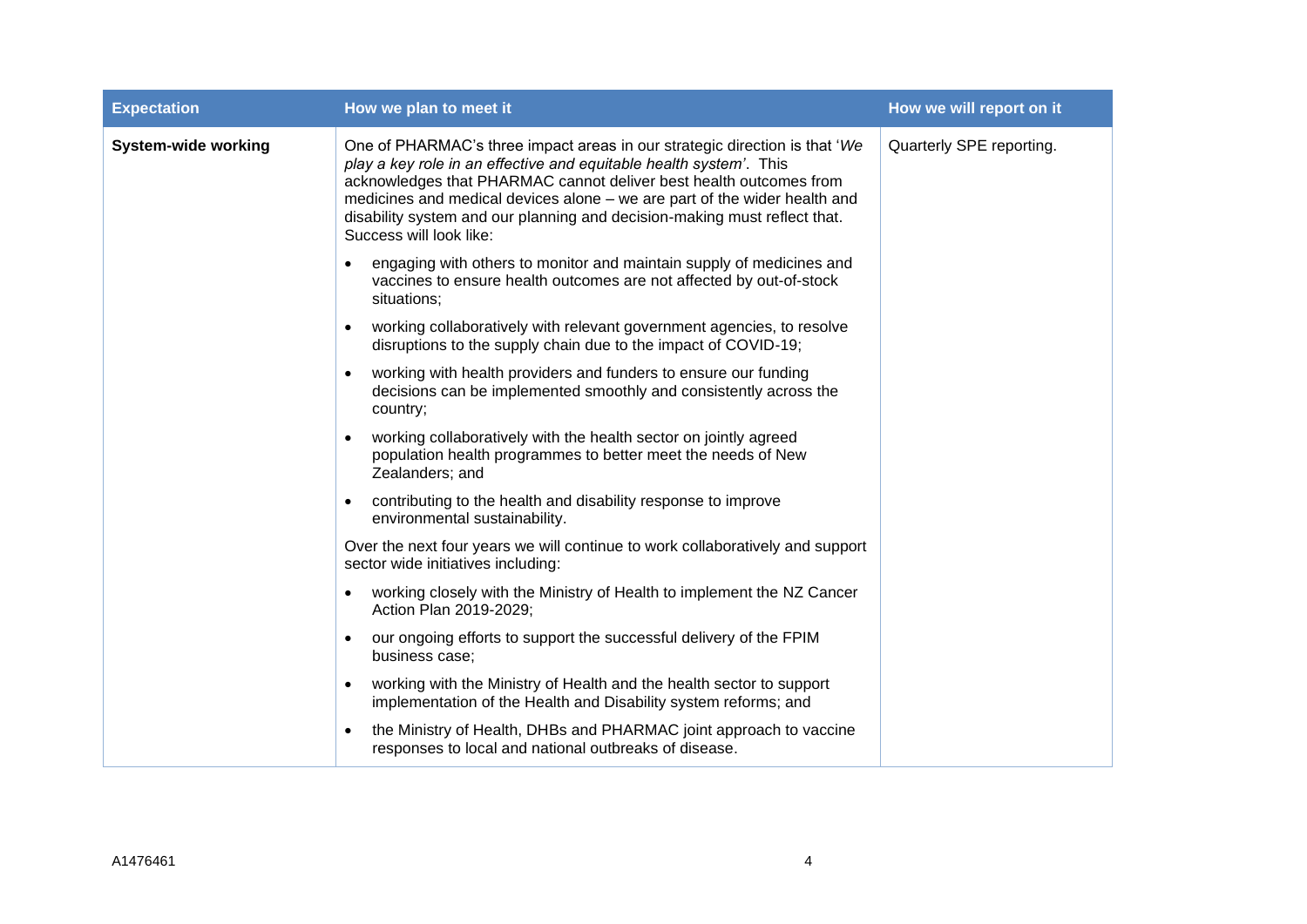| <b>Expectation</b>                            | How we plan to meet it                                                                                                                                                                                                                                                                                                                                                                                                                                                                                                                                                                                                                                                                                                                                        | How we will report on it                            |
|-----------------------------------------------|---------------------------------------------------------------------------------------------------------------------------------------------------------------------------------------------------------------------------------------------------------------------------------------------------------------------------------------------------------------------------------------------------------------------------------------------------------------------------------------------------------------------------------------------------------------------------------------------------------------------------------------------------------------------------------------------------------------------------------------------------------------|-----------------------------------------------------|
| <b>Governance and financial</b><br>management | The Board, through its governance arrangements with management, will<br>continue to monitor all aspects of organisational performance, including<br>exercising its function to ensure PHARMAC operates in a financially<br>responsible manner and continues to make responsible decisions for the<br>use of the Combined Pharmaceutical Budget, or any other area of<br>expenditure for which PHARMAC may be responsible for managing.<br>As Chair, I will continue to ensure effective governance of PHARMAC and<br>monitor the Boards collective and individual Board member performance on<br>an annual basis, including accountability for delivering equitable health<br>outcomes for New Zealanders.                                                    | Annual Board evaluations.                           |
| <b>Environmental sustainability</b>           | We are mindful of the Government's priority outcome around environmental<br>sustainability. Very little pharmaceutical manufacturing occurs in New<br>Zealand, so any actions we take would have limited impact on reducing<br>carbon emissions from domestic production. Our focus currently is to<br>improve our visibility of environmental sustainability in our medicines and<br>medical devices supply network through actively seeking out information<br>from our suppliers (e.g. about their sustainability policies, reports, audits,<br>projects, awards or fines). It is important to us that we are well informed on<br>potential areas of influence within our supply chains; so we are tracking our<br>progress in acquiring this information. | We will report on progress in<br>our Annual Report. |
|                                               | We continue to consider options for sustainable packaging through our<br>medicine procurement processes and will also have increasing influence<br>over the environmental sustainability of hospital medical devices once we<br>move to more active management of these products.                                                                                                                                                                                                                                                                                                                                                                                                                                                                             |                                                     |
|                                               | We also continue to investigate aspects of our corporate purchasing to<br>achieve reductions in carbon emissions. These include reducing flights<br>taken by staff and optimising our office space for environmentally<br>sustainable outcomes (i.e. lighting, batteries, heating etc.)                                                                                                                                                                                                                                                                                                                                                                                                                                                                       |                                                     |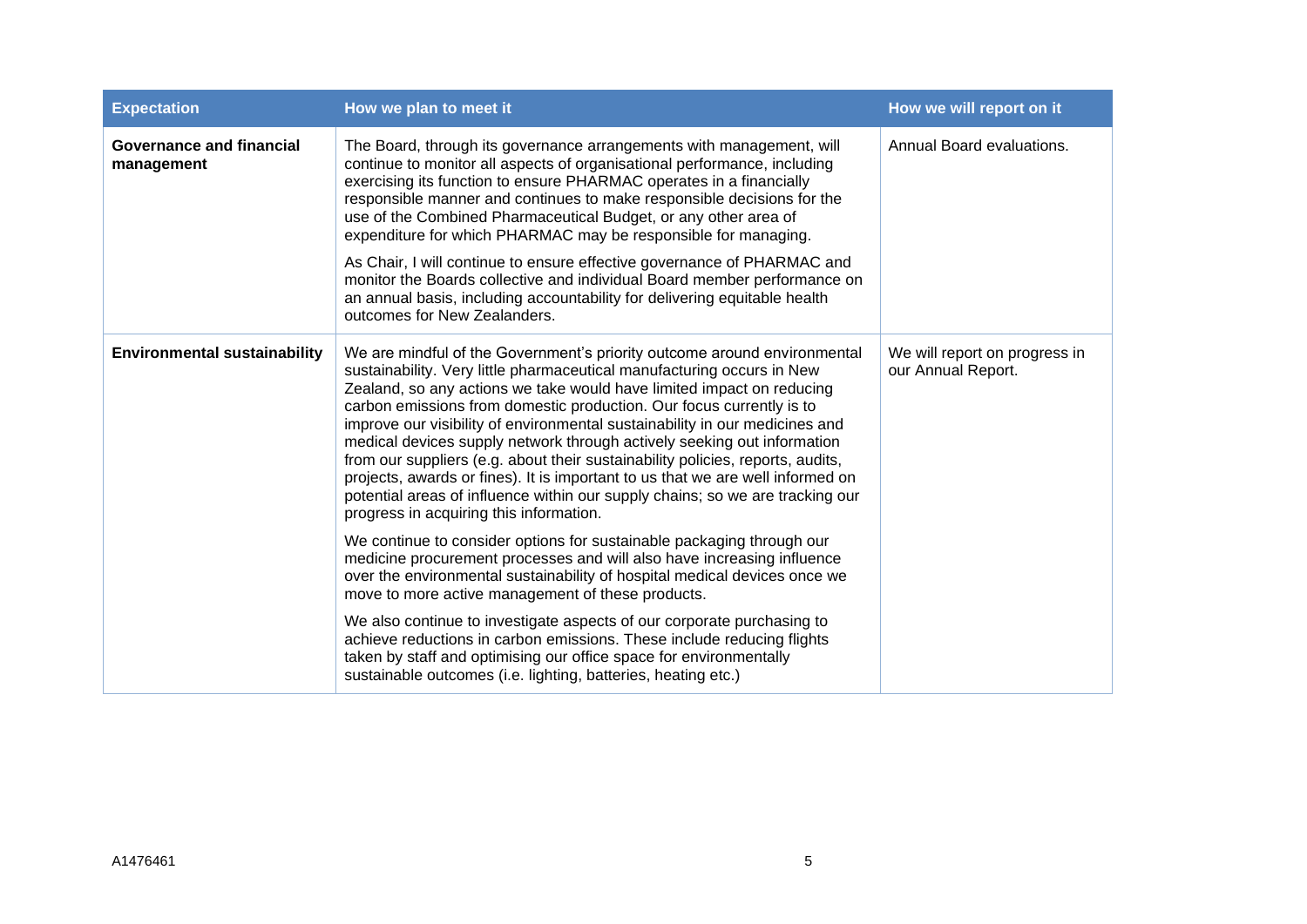| <b>Expectation</b>                 | How we plan to meet it                                                                                                                                                                                                                                                                                                                                                                                                                                                                                                                                                                                                                                                                            | How we will report on it |
|------------------------------------|---------------------------------------------------------------------------------------------------------------------------------------------------------------------------------------------------------------------------------------------------------------------------------------------------------------------------------------------------------------------------------------------------------------------------------------------------------------------------------------------------------------------------------------------------------------------------------------------------------------------------------------------------------------------------------------------------|--------------------------|
| <b>Transparency and timeliness</b> | Your expectations that we continue to focus on transparency and improving<br>our communication with the public, and our stakeholder relationships, are<br>the respective foci of our Public Understanding Trust and Confidence and<br>Relationships and Partnerships strategic priorities. In 2020/21 we conducted<br>a stakeholder engagement survey and this will be undertaken annually. This<br>is the first stakeholder survey conducted by PHARMAC since 2015 and the<br>results provide a benchmark on which we will measure our progress. The<br>results measure outcomes, not just engagement, which is important for<br>PHARMAC in our efforts to better communicate with stakeholders. | Quarterly SPE reporting. |
|                                    | We are measuring public trust and confidence in PHARMAC through the<br>annual Colmar Brunton Public Sector Reputation Index. PHARMAC's overall<br>reputation score increased by four points in the 2020 Colmar Brunton Public<br>Sector Reputation Index Report, which is considered a significant change.<br>The pace at which we have improved is faster than most other public<br>agencies. Our improvement has been across all four pillars - trust, social<br>responsibility, leadership, and fairness.                                                                                                                                                                                      |                          |
|                                    | Our performance measures have a strong focus on timeliness, to ensure<br>that the public has a transparent view of the time it takes PHARMAC to rank<br>and fund new funding applications as well as our timeliness in processing<br>decisions under our Exceptional Circumstances framework.                                                                                                                                                                                                                                                                                                                                                                                                     |                          |
| <b>Medical devices</b>             | We note your expectation to progress our strategic priority programme of<br>work to transition to full management of hospital medical devices. In order to<br>make progress, continued engagement with both the health sector and<br>industry is essential.                                                                                                                                                                                                                                                                                                                                                                                                                                       | Quarterly SPE reporting. |
|                                    | We intended to consult with the sector during 2020/21 on next steps for<br>medical devices, but due to the impacts of COVID-19 and the pressure on<br>the sector, this work has been delayed until 2021/22. We intend to engage<br>with a range of stakeholders during 2021/22 to seek their feedback on<br>aspects of our more detailed proposed approach to the management of<br>medical devices.                                                                                                                                                                                                                                                                                               |                          |
|                                    | We will also continue to support the delivery of the FPIM programme.                                                                                                                                                                                                                                                                                                                                                                                                                                                                                                                                                                                                                              |                          |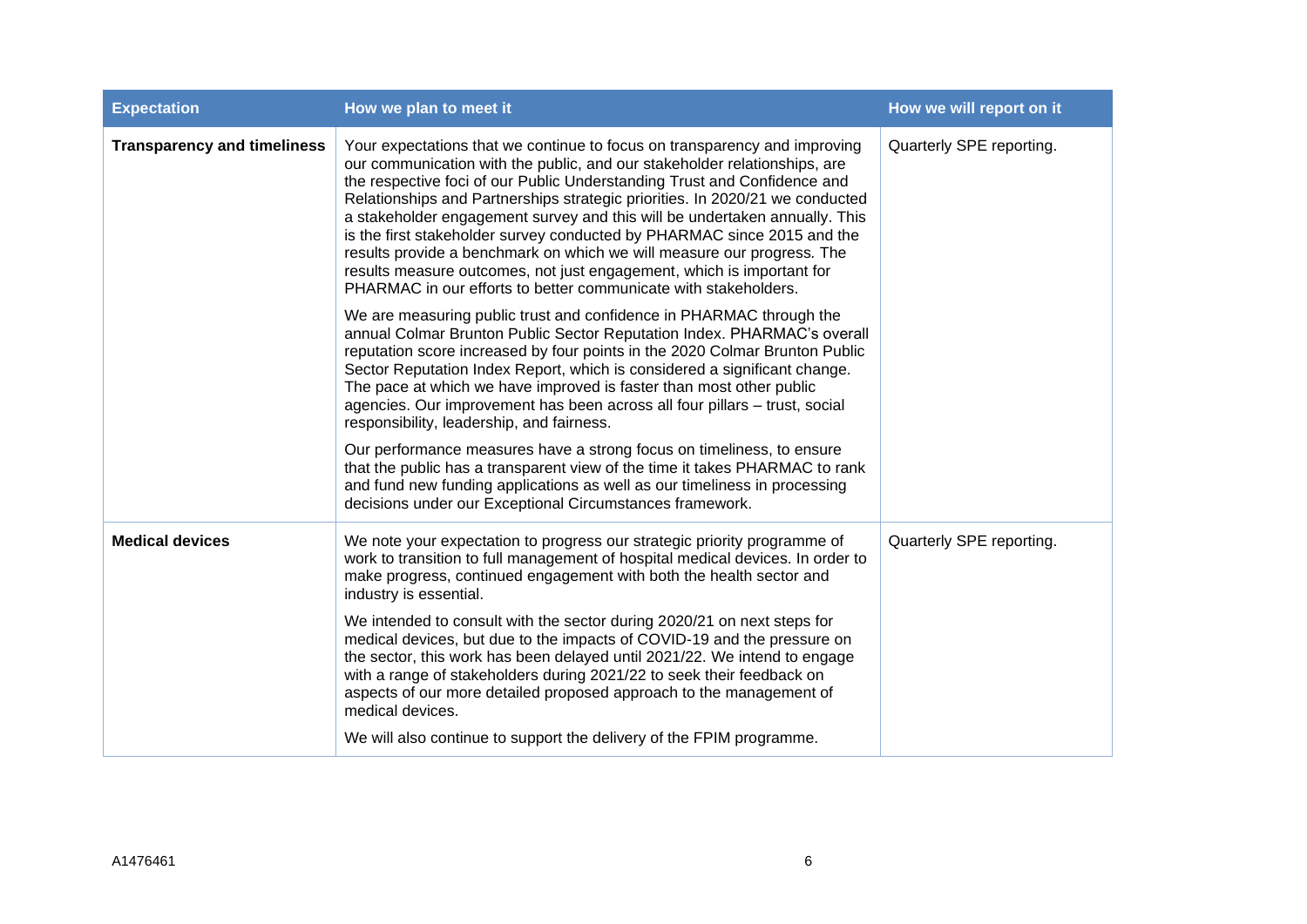| <b>Expectation</b>                  | How we plan to meet it                                                                                                                                                                                                                                                                                                                                                                                                                     | How we will report on it                                                                                          |
|-------------------------------------|--------------------------------------------------------------------------------------------------------------------------------------------------------------------------------------------------------------------------------------------------------------------------------------------------------------------------------------------------------------------------------------------------------------------------------------------|-------------------------------------------------------------------------------------------------------------------|
| <b>Medicines for rare disorders</b> | In recent years, PHARMAC has undertaken a range of activities to make<br>clinically effective medicines for rare disorders more affordable and<br>accessible. This work has built on insights from the pilot Request for<br>Proposals (RFP) that commenced in 2014, which demonstrated that<br>competition could be introduced into this market.                                                                                           | We will provide updates on our<br>funding decisions as part of<br>our regular monthly and<br>quarterly reporting. |
|                                     | We recently approved funding for six treatments for people with rare<br>metabolic disorders. Carglumic acid, a treatment for hyperammonaemia<br>arising from severe organic acidaemia, as well as five supplements for<br>inborn errors of metabolism will be listed on the Pharmaceutical Schedule<br>from 1 May 2021. We will continue to progress funding applications as<br>appropriate during 2021/22.                                |                                                                                                                   |
|                                     | We will keep abreast of the progress and implementation of strategies for<br>medicines for rare disorders in other jurisdictions. We will continue to<br>engage with the Ministry of Health to identify where there may be<br>opportunities to work together, at a system level, to address the ongoing<br>challenges facing people with rare disorders. We will also continue to<br>engage with the rare disorders community on our work. |                                                                                                                   |
| <b>Research and evidence</b>        | We note your support of our successful partnership with the Health<br>Research Council in funding and commissioning research on the best use of<br>medicines in New Zealand.                                                                                                                                                                                                                                                               | We will report on progress in<br>our Annual Report.                                                               |
|                                     | In 2020, through this partnership, we supported Professor Pauline Norris<br>from Otago's Division of Health Sciences to investigate issues around<br>access to medicines.                                                                                                                                                                                                                                                                  |                                                                                                                   |
|                                     | The focus for calls for the 2020/21 round of research funding applications<br>was equitable access and use of medicines. We are supporting one<br>research project as a result; Ms Jo Hikaka, University of Auckland will<br>research the topic 'Te Puna Rongoā: Achieving Medicines Access Equity for<br>Māori - Pharmacists' role'.                                                                                                      |                                                                                                                   |
|                                     | We will engage with the Ministry of Health on future opportunities and<br>priority areas for research.                                                                                                                                                                                                                                                                                                                                     |                                                                                                                   |